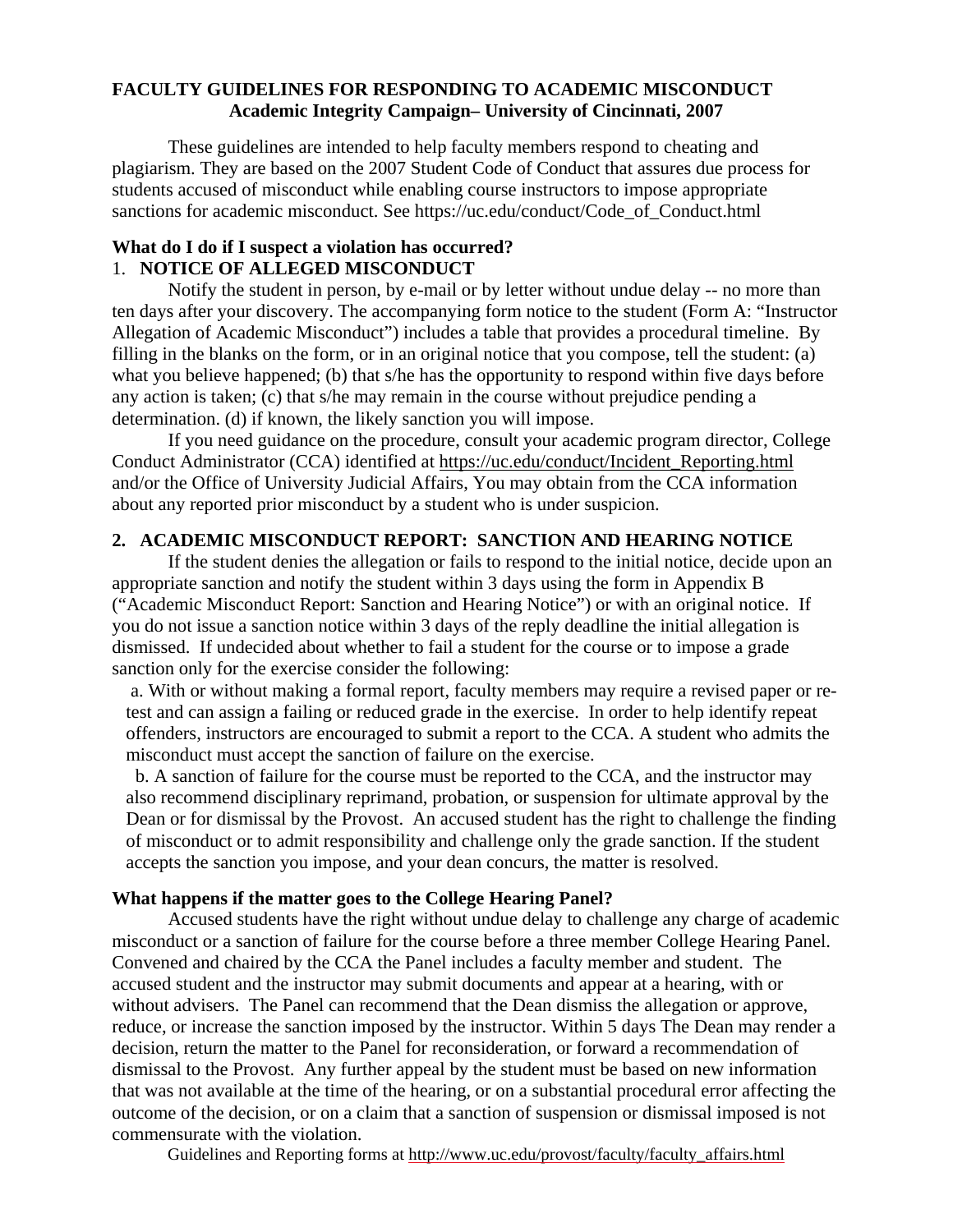## Form A: **INSTRUCTOR ALLEGATION OF ACADEMIC MISCONDUCT**

Date \_\_\_\_\_\_\_\_\_\_\_\_\_\_\_\_

|  | To: Student |  |
|--|-------------|--|
|--|-------------|--|

From: Professor \_\_\_\_\_\_\_\_\_\_\_\_\_\_\_

 This communication serves as notice that I have reason to believe you violated the academic misconduct provisions of the U.C. Student Code of Conduct as detailed on the accompanying Instructor Allegation form. Ensuring academic integrity is vital to our mission as a college and a university.

 I need to know within five days whether you accept responsibility for the alleged misconduct, dispute the possible sanction, and/or request a review meeting to discuss this allegation. As noted in the procedure timeline in the Table below, I will decide on an appropriate sanction within three days of the response deadline, whether or not you respond.

 If you need guidance in responding to this notice, the Student Code of Conduct is online at [https://uc.edu/conduct/Code\\_of\\_Conduct.html](https://uc.edu/conduct/Code_of_Conduct.html) and personal counsel is available from the academic program director, the Office of University Judicial Affairs, the chair of the Academic Issues Committee of student government, and/or the College Conduct Administrator (CCA) identified at [https://uc.edu/conduct/Incident\\_Reporting.html.](https://uc.edu/conduct/Incident_Reporting.html)

You may remain in the course without prejudice pending a final determination.

| <b>Procedural Stage</b>                      | <b>Final Resolution</b>                      |  |
|----------------------------------------------|----------------------------------------------|--|
| <b>Allegation</b>                            |                                              |  |
| 1. Within 10 days of finding misconduct,     | Student admits responsibility and accepts    |  |
| instructor informs student of allegation,    | proposed action.                             |  |
| possible action and opportunity to respond   |                                              |  |
| 2. Within 5 days student responds and        | No student response. Instructor imposes      |  |
| instructor conducts review meeting if needed | sanction and notifies student.               |  |
| <b>Sanction Notice</b>                       |                                              |  |
| 1. Within 3 days of student response or      | No action by instructor within five days;    |  |
| meeting, instructor gives written notice of  | Allegation dismissed.                        |  |
| sanction(s) and College Hearing options      |                                              |  |
| 2. Within 3 days, student responds choosing  | Student admits responsibility or fails to    |  |
| College Hearing option.                      | respond: sanction final with report to CCA   |  |
| <b>College Hearing Panel</b>                 |                                              |  |
| 1. CCA schedules College Hearing Panel       |                                              |  |
| without delay.                               |                                              |  |
| 2. Within 3 days of hearing, CHP Chair sends |                                              |  |
| Dean recommendation to concur, modify, or    |                                              |  |
| reject                                       |                                              |  |
| 3. Within 5 days Decision by College Dean or | Final action if not appealed by student in 5 |  |
| designee                                     | days. Appropriate Provost must approve       |  |
|                                              | disciplinary dismissal                       |  |

# **ACADEMIC MISCONDUCT PROCEDURES TIMELINE**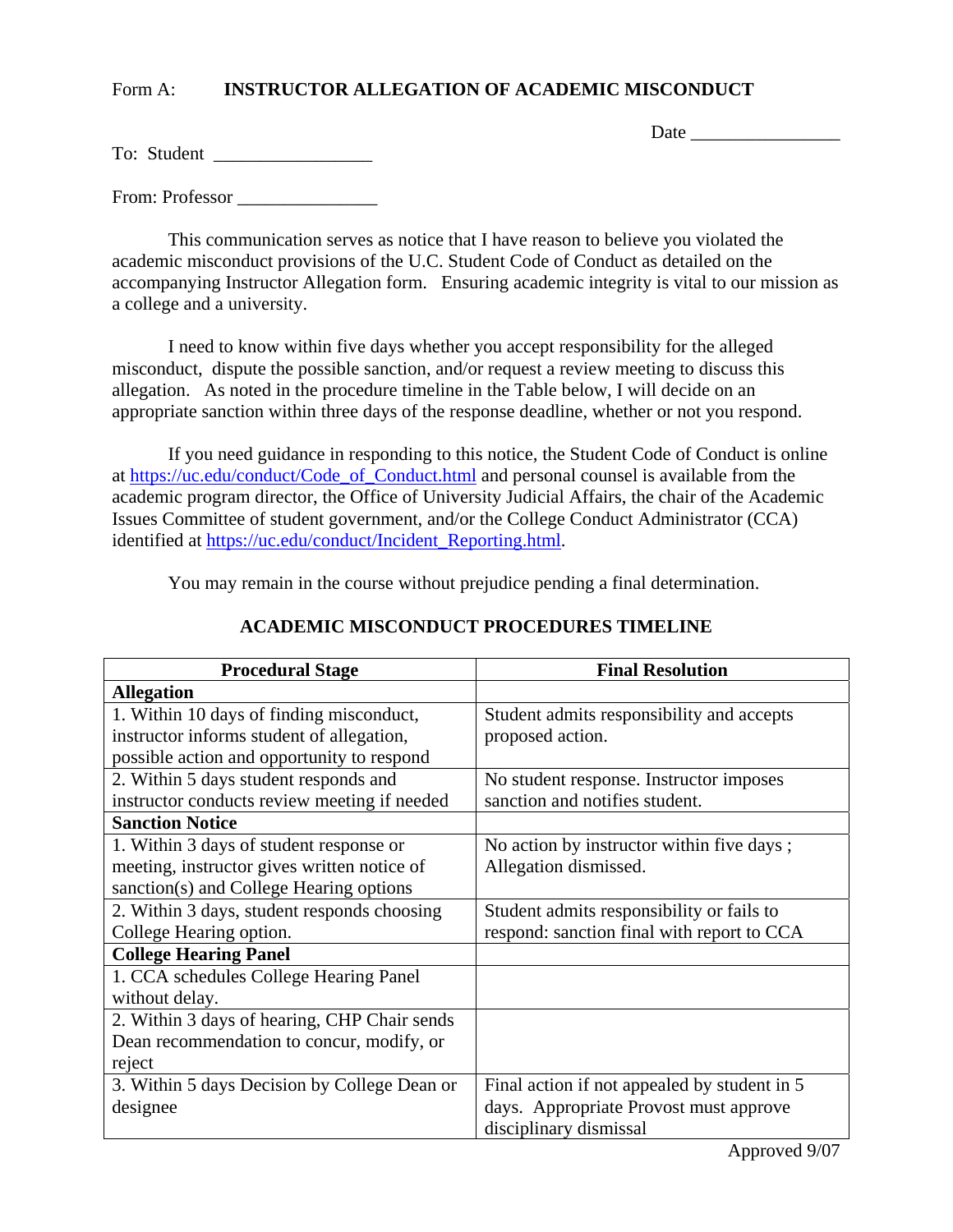# **ALLEGATION OF ACADEMIC MISCONDUCT**

| (Form A, p. 2) |  |  |
|----------------|--|--|
|                |  |  |

| Student                                                                                  |  |  |  |  |
|------------------------------------------------------------------------------------------|--|--|--|--|
|                                                                                          |  |  |  |  |
| <b>Alleged Violation:</b><br>Aiding/Abetting Cheating Fabrication __ Plagiarism __ Other |  |  |  |  |
|                                                                                          |  |  |  |  |
|                                                                                          |  |  |  |  |

#### **Instructor's Proposed Action:**

- 1. \_\_\_ To be determined following the student's response, or
- 2. Check all that apply
	- a. \_\_\_ Re-test or resubmission of a rejected assignment for full or part credit
	- b. \_\_\_ Failure or reduced grade on assignment, exam, or project.
	- c. \_\_\_ Failure for the course
	- d. Recommendation for Disciplinary Reprimand
	- e. Recommendation for probation, suspension, or dismissal (Circle One)
	- f. Other \_\_\_\_\_\_\_\_\_\_\_\_\_\_\_\_\_\_\_\_\_\_\_\_\_\_\_\_\_\_\_\_\_\_\_\_\_\_\_\_\_\_\_\_\_\_\_\_\_\_\_\_\_\_\_\_\_\_\_\_\_

**Instructor's Signature (or email address)** 

**Student Code of Conduct Procedures:** (https://uc.edu/conduct/Code\_of\_Conduct.html)

 The student has five days to respond and may continue in class without prejudice until a final resolution.

 Within three days of the response deadline, the instructor will notify the student of the action taken and the options for review by a College Hearing Panel (CHP).

 Failure on the assignment may be reported to the College Conduct Administrator (CCA) at the discretion of the instructor and may not be disputed if the student admits responsibility.

 Failure for the course must be reported to the CCA, and the student has the right to challenge that sanction at a College Hearing panel that makes a recommendation to the Dean.

#### **Student Response: I (initial one)**

\_\_\_ accept responsibility for misconduct and the proposed sanction

 \_\_\_ will respond to the instructor in order to challenge the finding of misconduct and/or to discuss the appropriate sanction

 By signing below, I affirm that I understand my rights and have made my decision knowingly and voluntarily.

| Student's Signature                                               | Student ID | Date |
|-------------------------------------------------------------------|------------|------|
| Print E-Mail Address                                              | Phone      |      |
| <b>Return this form to the instructor</b> within 5 days by (date) |            |      |

If the student accepts responsibility, the instructor may provide a copy to the CCA.

Approved 9/07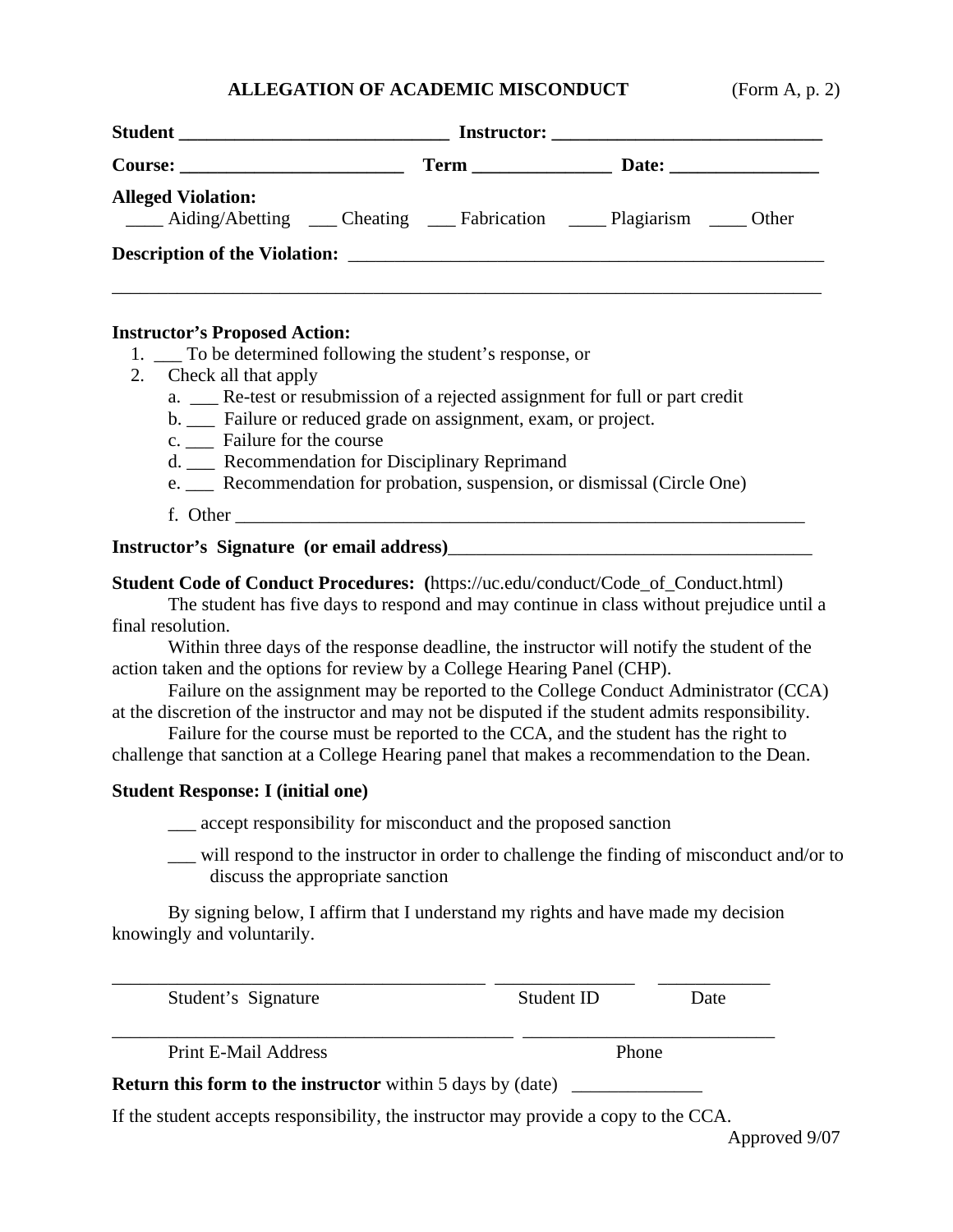# Form B. **ACADEMIC MISCONDUCT REPORT: SANCTION AND HEARING NOTICE**

| <b>Alleged Violation:</b>                                                                                                                                                                                                                                                                                  | ____ Aiding/Abetting ____ Cheating ____ Fabrication _____ Plagiarism ____ Other                                                                                                                                                                                                                                                                           |            |                                                     |
|------------------------------------------------------------------------------------------------------------------------------------------------------------------------------------------------------------------------------------------------------------------------------------------------------------|-----------------------------------------------------------------------------------------------------------------------------------------------------------------------------------------------------------------------------------------------------------------------------------------------------------------------------------------------------------|------------|-----------------------------------------------------|
| <b>Instructor's Action: (Check all that apply)</b><br>b. __ Failure for the course                                                                                                                                                                                                                         | a. ____ Failure or reduced grade on assignment, exam, or project<br>c. ____ Recommendation for Disciplinary Reprimand<br>d. __ Recommendation for probation, suspension, or dismissal (Circle One)                                                                                                                                                        |            |                                                     |
|                                                                                                                                                                                                                                                                                                            | e. Other                                                                                                                                                                                                                                                                                                                                                  |            |                                                     |
|                                                                                                                                                                                                                                                                                                            |                                                                                                                                                                                                                                                                                                                                                           |            |                                                     |
| Student Code of Conduct Procedures: (https://uc.edu/conduct/Code_of_Conduct.html)<br>final resolution.<br>at the discretion of the instructor and may not be disputed if the student admits responsibility.<br>challenge that sanction at a College Hearing panel that makes a recommendation to the Dean. | The student has three days to respond and may continue in class without prejudice until a<br>Within three days of the response deadline, the instructor will take action.<br>Failure on the assignment may be reported to the College Conduct Administrator (CCA)<br>Failure for the course must be reported to the CCA, and the student has the right to |            |                                                     |
| <b>Student Response: I (initial one)</b>                                                                                                                                                                                                                                                                   |                                                                                                                                                                                                                                                                                                                                                           |            |                                                     |
|                                                                                                                                                                                                                                                                                                            | __ accept responsibility for misconduct and the sanction                                                                                                                                                                                                                                                                                                  |            |                                                     |
|                                                                                                                                                                                                                                                                                                            | accept responsibility but dispute the sanction and request a College Hearing Panel                                                                                                                                                                                                                                                                        |            |                                                     |
| review.                                                                                                                                                                                                                                                                                                    |                                                                                                                                                                                                                                                                                                                                                           |            |                                                     |
|                                                                                                                                                                                                                                                                                                            | __ deny responsibility and request a College Hearing Panel resolution                                                                                                                                                                                                                                                                                     |            |                                                     |
| knowingly and voluntarily.                                                                                                                                                                                                                                                                                 | By signing below, I affirm that I understand my rights and have made my decision                                                                                                                                                                                                                                                                          |            |                                                     |
| <b>Student Signature</b>                                                                                                                                                                                                                                                                                   |                                                                                                                                                                                                                                                                                                                                                           | Student ID | Date                                                |
| Print E-Mail Address                                                                                                                                                                                                                                                                                       |                                                                                                                                                                                                                                                                                                                                                           | Phone      |                                                     |
| <b>Return this form to the instructor</b> within 3 days by (date)                                                                                                                                                                                                                                          |                                                                                                                                                                                                                                                                                                                                                           |            | <u> 1980 - Johann Barbara, martxa alemaniar arg</u> |
| The instructor will then provide a copy to the College Conduct Administrator                                                                                                                                                                                                                               |                                                                                                                                                                                                                                                                                                                                                           |            |                                                     |

\_\_\_\_\_\_\_\_\_\_\_\_\_\_\_\_\_\_\_\_\_\_\_\_\_\_\_\_\_\_\_\_\_\_\_ (https://uc.edu/conduct/Incident\_Reporting.html)

Approved 9/07